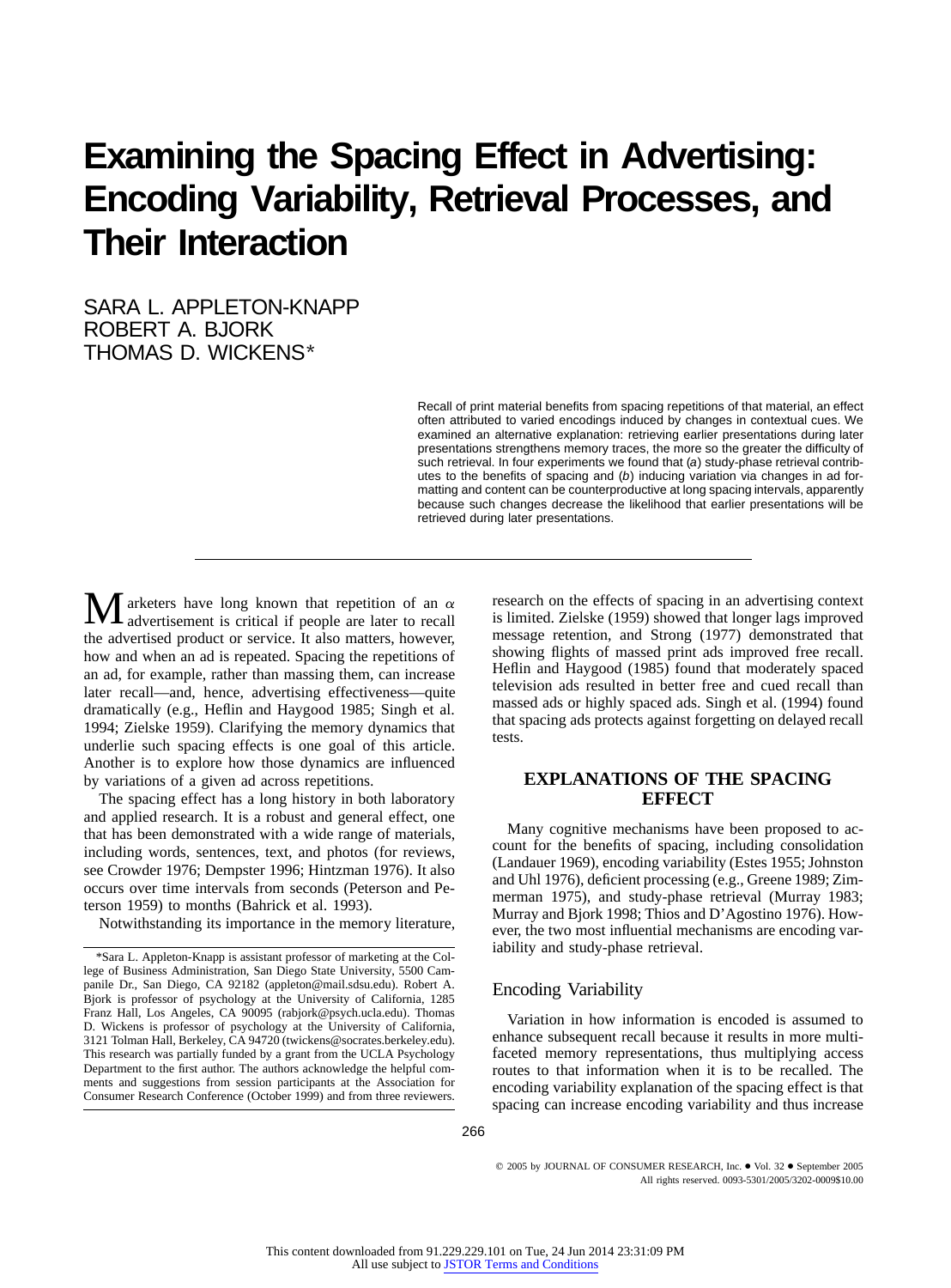recall, inasmuch as spacing changes a learner's cognitive environment (Johnston and Uhl 1976). During the first presentation (P1) of a stimulus (e.g., information to be learned), contextual cues encourage a person to encode it in relation to certain other then current information. If the stimulus is presented for a second time immediately after P1, contextual cues have not changed, and the encoding operations at the time of the second presentation (P2) mimic those engaged during the encoding of P1—meaning that no new encoding will take place. If time and intervening events occur between P1 and P2, however, then the change in context and in the learner's mental set is likely to result in a second encoding that differs from the first, increasing later recall.

In the psychology literature, encoding variability is often cited as the mechanism that drives the spacing effect (see, e.g., D'Agostino and DeRemer 1973; Estes 1955; Glenberg 1979; Johnston and Uhl 1976). The encoding variability explanation also appears in the marketing literature. Singh et al. (1994), for example, claim that encoding variability is responsible for preventing a decline in recall rates for television ads when recall is tested at long delays. They posit that the longer interval or lag between ads in their experiment allowed for a variable encoding that prevented recall rates from declining. Burnkrant and Unnava (1987) also draw on the theory of encoding variability to explain the benefits to recall of showing multiple variations of given ad. Based on their results, they argue that varied executions of their ads induced more variable encoding than did exact repetitions, which, in turn, produced better recall.

## Study-Phase Retrieval

Another explanation for spacing effects is the mechanism of study-phase retrieval. The name study-phase retrieval derives from word pair experiments in which participants first complete a study phase in which they learn the word pairs and then move on to a test phase assessing their recall of the pairs. The study-phase retrieval explanation of spacing posits that during the study phase, a second presentation of a stimulus "allow[s] active retrieval of old information stored during the first presentation" (Thios and D'Agostino 1976, 529).

The study-phase retrieval explanation of spacing rests on the fact the retrieval is a memory modifier: the act of retrieval is itself a learning event in the sense that the retrieved information becomes more recallable in the future than it would have been without having been retrieved (Bjork 1975). Thus, if P2 encourages retrieval of P1, recall for P1 should be enhanced. A second relevant finding is that a successful act of retrieval is a more potent learning event when it is more difficult. One argument as to why later recall benefits more from a difficult act of retrieval than from a less difficult act is that the processes engaged overlap more—that is, are better practice for—the retrieval processes that will be needed at the time of a later test.

This retrieval practice idea (Bjork 1988) predicts that the longer the interval between P1 and P2, the greater the benefit of the retrieval of P1 at the time of P2—but only up to the point that such retrieval starts to fail, after which the recall of P1 recall should suffer accordingly. A recent meta-analysis of the spacing effect in verbal learning suggests that similar retrieval processes at study can explain a variety of different results (Janiszewski, Noel, and Sawyer 2003).

# Comparing Encoding Variability and Study-Phase Retrieval

In order to use spacing to increase recall effectively, an understanding of the cognitive processes responsible for its benefits is critical. Maximization of recall based on encoding variability would call for P2 to be encoded as differently as possible from P1. The best way to achieve such an encoding difference would be to create conditions such that P1 is not retrievable at the time of P2, thus creating the opportunity for an entirely unique encoding of P2. This description follows Bower's (1972) explanation of encoding variability deriving from a fluctuation of contextual elements in a given learning situation. If none of the contextual elements present at P2 are associated with the stimulus, it would allow for the greatest potential new learning. However, such a solution would produce the worst conditions for inducing studyphase retrieval because a person would lack the cues to retrieve P1. If retrieval of P1 is not successful, later recall should also not benefit. It is only with a difficult, but successful, retrieval of P1 that later recall of P1 should maximally increase.

Encoding variability and study-phase retrieval ideas make different predictions as to how the effectiveness of P1 and P2 vary with spacing (Murray 1983; Murray and Bjork 1998). The encoding variability idea asserts that the encoding processes at P2 are ineffective at short intervals because the encoding context of P2 is so similar to that of P1 but that gradually these processes become more effective as spacing increases, thus increasing the change in the contextual information present at P2. Their greater effectiveness results in a cumulative relationship between the impact of P1 and P2 on later recall.

When the same information is repeated twice, it is impossible to identify the extent to which P1 and P2 are recallable at the time of a subsequent test. However, figures 1 and 2 illustrate what we might expect from an experiment that was able to differentiate between the impact of P1 and P2 on later recall. Figure 1 shows the theoretical contribution of P1 and P2 implied by an encoding-variability explanation of spacing. The effect of P1 should be about equal to that of a single presentation because the first presentation is a new encoding. If P2 were to follow P1 with no delay, we would not expect much effect of P2 because a person's cognitive environment would not have changed enough to produce much variation in encoding. But, as the space between presentations increases and the encoding becomes more variable, the effect of P2 should increase to the point where it is comparable to a new encoding.

Although it is based on different logic, deficient processing theory (Greene 1989; Zimmerman 1975) makes the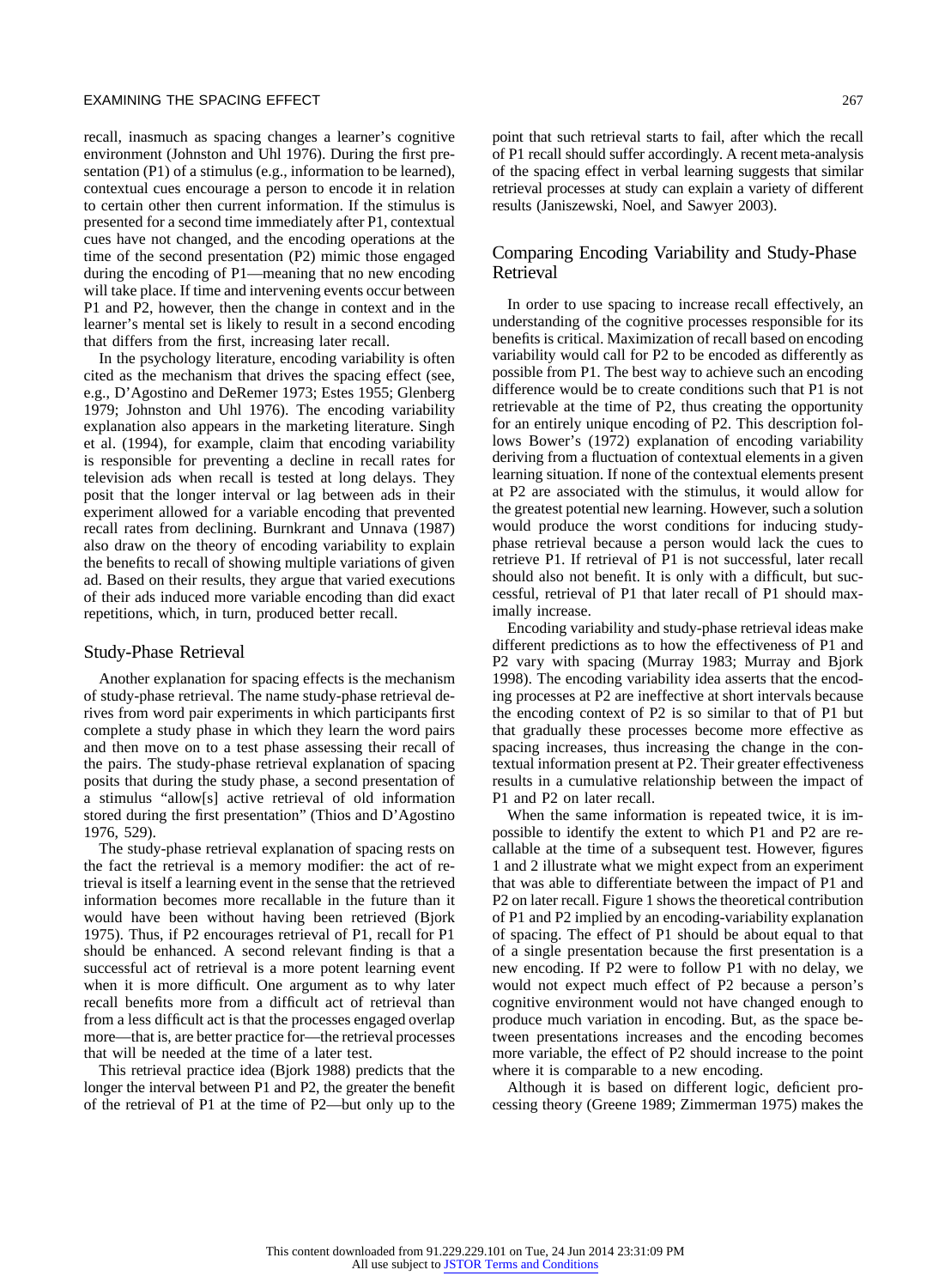## **FIGURE 1**

THEORETICAL PREDICTIONS BASED ON ENCODING VARIABILITY



Spacing Between P1 & P2

NOTE.—Theoretical impact of the first and second presentations (P1 and P2) of a stimulus on memory, based on an encoding variability explanation, is illustrated (adapted from Murray and Bjork 1998). The solid horizontal line represents the impact of once-presented items to serve as a baseline.

#### **FIGURE 2**

#### THEORETICAL PREDICTIONS BASED ON STUDY-PHASE RETRIEVAL







NOTE.—Theoretical impact of the first and second presentations (P1 and P2) of a stimulus on memory, based on a study-phase retrieval explanation, is illustrated (adapted from Murray and Bjork 1998). The solid horizontal line represents the impact of once-presented items to serve as a baseline.

same predictions for P1 and P2 as encoding variability. The impact of P1 does not depend on the size of the P1–P2 interval. However, at short intervals people process P2 less because the strong representation of P1 creates a false belief that the material has been learned. With greater spacing, they become less confident of their knowledge and allocate more resources to the P2 material. The resulting pattern is identical to that shown in figure 1.

Study-phase retrieval theory would predict an interdependent, rather than cumulative, relationship between the encoding of the P1 and P2. Figure 2 illustrates these theoretical predictions. The effectiveness of P1 would get little or no boost at short P1–P2 intervals because the automatic retrieval of P1 caused at P2 is not sufficiently difficult to add significantly to the encoding achieved at the time of P1. But when the P1–P2 interval is longer, the retrieval at P2 is more difficult and involved, making its strengthening effect on P1 greater. In short, P2 serves as a cue to retrieve P1, a retrieval that strengthens the encoding of P1 (thereby increasing its impact compared to a baseline of an item presented once). At the same time, the increased processing of P1 at long spacing intervals competes with the encoding of P2. Cognitive resources are drawn from the encoding of P2, reducing its ultimate impact on the retention of the material (thereby decreasing its impact as compared to a baseline of an item presented once). Although an explanation based on encoding variability predicts that P2 becomes a more potent contributor to the recall of repeated information as spacing increases, one based on study-phase retrieval predicts that the P1 event becomes more potent with spacing.

# Differentiating the Impact of the Two Presentations

Empirically, however, when the same information is repeated, it is impossible to determine if spacing benefits recall of P1, as predicted by study-phase retrieval, or P2 as predicted by encoding variability. In the present research, we adopt an approach developed by Murray and Bjork (1998) in the context of paired-associate learning. In this paradigm, a given stimulus word (A) is paired with a response word (B) for study. That stimulus word either is not presented again or is presented again with either the same response or a different response, creating conditions AB-AB or AB-AD. For stimuli shown with two different responses (AB-AD), the B response represents P1 and the D response represents P2. By comparing delayed recall of the B and D responses in the AB-AD condition it is possible to determine which presentation, P1 or P2, benefits from spacing and thus determine whether encoding variability or study-phase retrieval is responsible for the spacing effect.

Determining the mechanism responsible for the spacing effect is important for two key reasons. One reason is a practical one. The two mechanisms have different implications for how one should construct and space advertisements. A second reason is theoretical: encoding variability and retrieval as a learning event are each key processes in the functioning of human memory and knowing how they interact is important for the understanding of human memory more broadly.

# **EXPERIMENT 1**

This experiment used an AB-AB/AB-AD design to assess the relative contribution of P1 and P2 on final recall. In experiment 1 the stimuli were print ads for fictitious brands. An initial study phase was followed by an unrelated, but distracting, activity, which was followed in turn by a cued recall test of participants' ability to recall the brand names.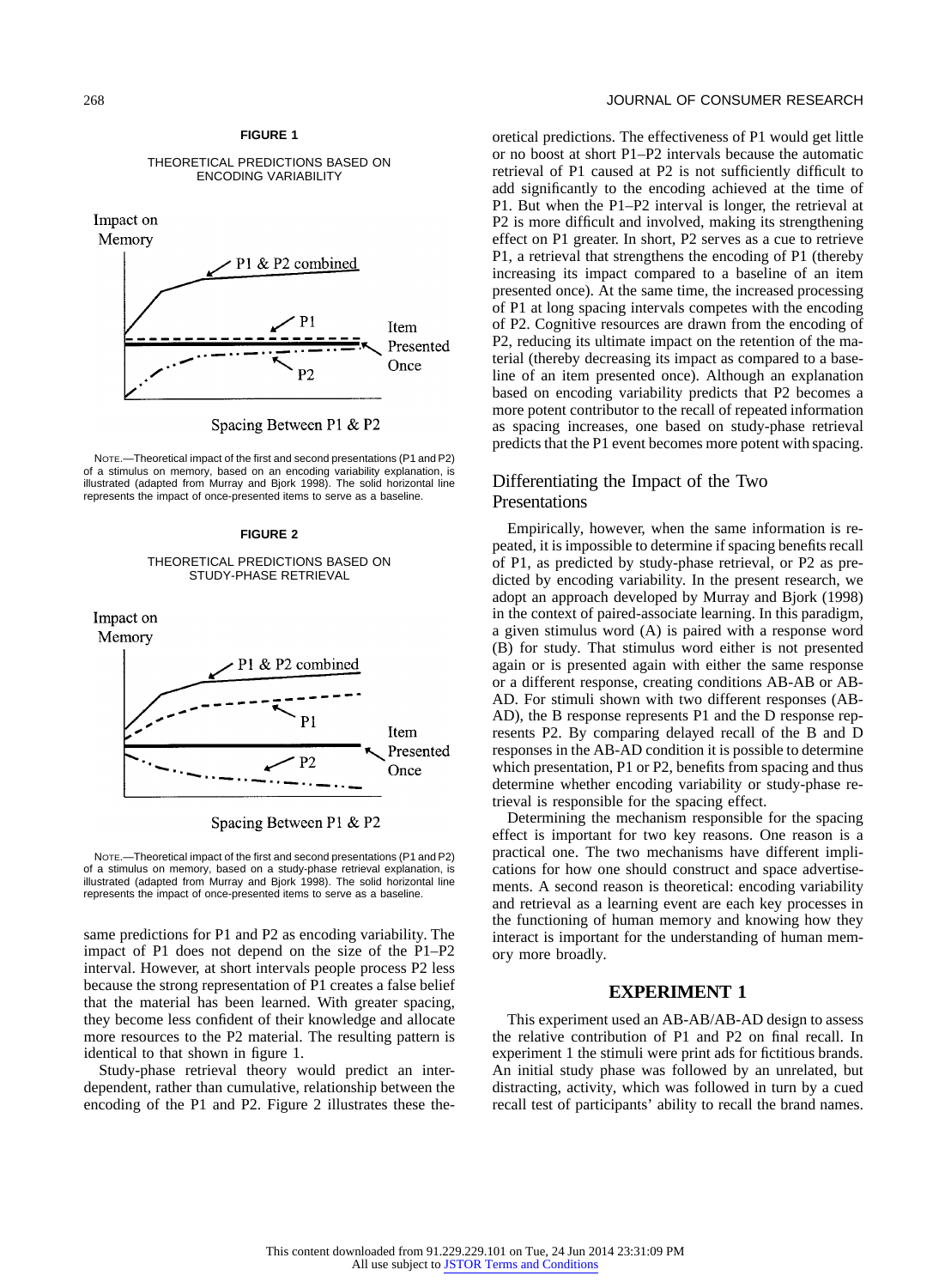## **FIGURE 3**

SAMPLE ORDER OF ADS FROM ONE BOOKLET



NOTE.—Ads are labeled A–L with the conditions marked below them.

## Method

*Participants.* In total, 96 undergraduates from introductory psychology courses at a large West Coast university participated as partial fulfillment of course requirements.

*Materials.* The ads were structured so that each product and slogan (A) were paired with one or more brand names (B or D). The ads were shown to each participant in a 22 page booklet, one ad per page. A total of 14 different products were advertised—12 target products and two additional products, which were advertised first and last in each booklet and were not scored.

*Design.* Three independent variables were manipulated within subjects: repetition, spacing, and semantic relatedness. Repetition varied in three ways; products were shown only once, repeated with the same brand name (AB-AB) or repeated with a different brand name (AB-AD), making a total of 16 different target brands. For the repeated product ads, spacing was manipulated by the number of ads appearing between P1 and P2 (0, 2, 4, and 12 intervening ads).

Because some real brand names have a semantic relationship with the product (e.g., Trimlife diet pills), semantic relationship was manipulated by creating brand names that were either semantically related or arbitrary with respect to the product. A separate group of 27 participants rated the brand names for semantic relatedness to the product.

A 12  $\times$  12 Latin square was used to counterbalance the within-subjects presentation of the ads across the 12 repetition/spacing conditions to eliminate presentation-order ef-

fects. In any group of 12 participants each of the 12 target ads appeared in every condition, and each spacing variation was shown once in each position in the booklet. Figure 3 shows a sample ordering of ads in one booklet. To rotate the order of the conditions between subjects, eight randomly chosen Latin squares were used for a total of 96 different orderings of ads. The semantic relationship of brand name was also fully counterbalanced over the eight Latin squares.

*Procedure.* During the study phase, participants read each ad in the booklet for 20 sec. with a taped prompt alerting participants when to turn to the next ad. Then they were given an 8 min. distracter task, which asked them to list every teacher that they could remember having from kindergarten through twelfth grade. Next, participants completed a cued recall test on which cues consisted of the product slogan or tagline along with the picture from each ad. Participants had two lines to write in any brand(s) they remembered having been associated with each slogan-picture cue.

# Results

The data were analyzed with a within-subjects analysis of variance (including the Latin-square counterbalancing factor). The proportion of participants who correctly recalled brand names on the cued-recall test is plotted in figure 4 as a function of the spacing of presentations. As is apparent from figure 4, the main effects of repetition and spacing were both significant  $(F(3, 285) = 12.32)$ ,  $p < .0001$ , and  $F(4, 475) = 3.75$ ,  $p < .01$ , respectively).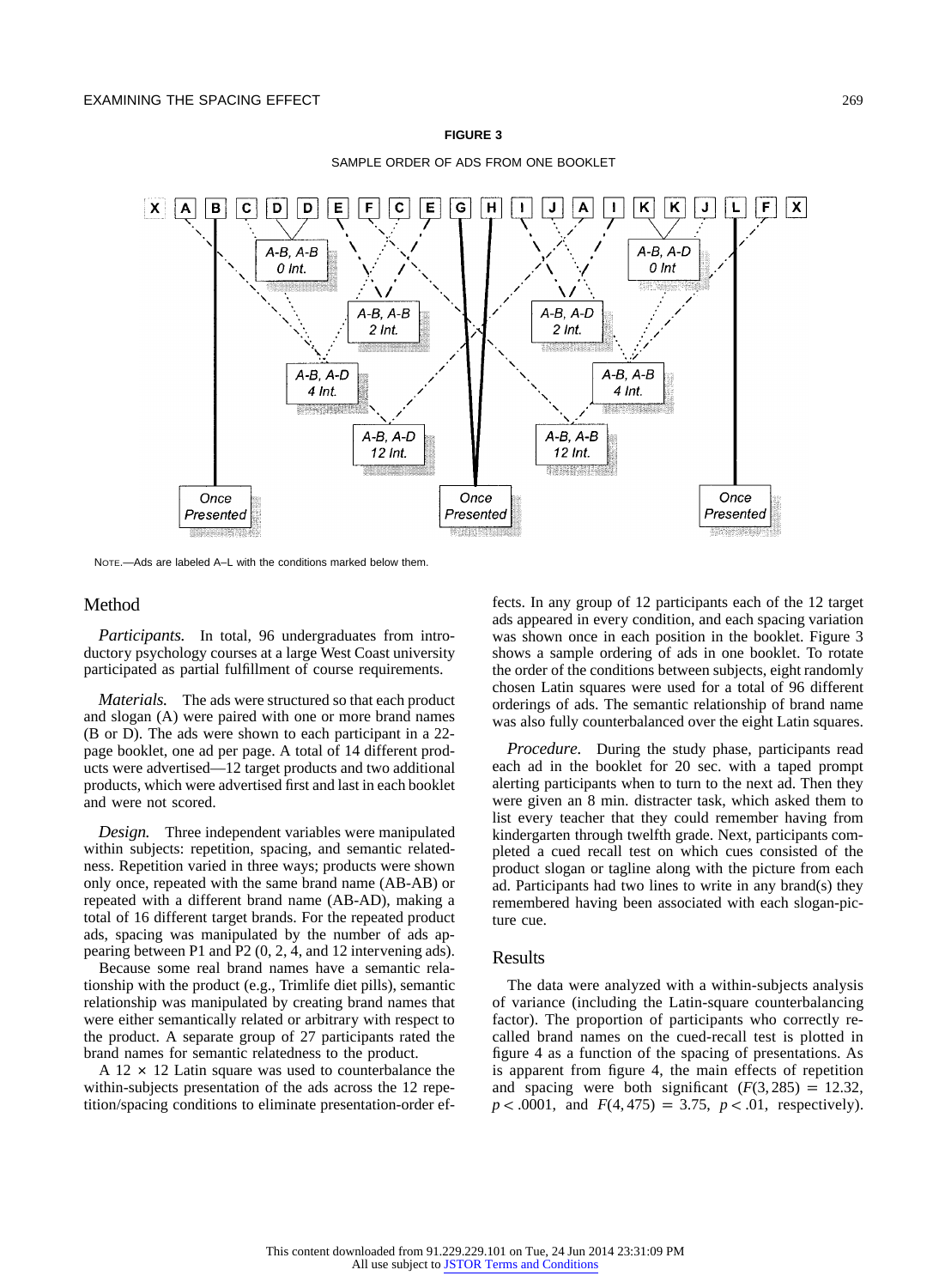# **FIGURE 4**

RECALL OF BRAND NAMES—EXPERIMENT 1



NOTE.—Mean proportion correct recall for the repeated conditions of experiment 1 is plotted as a function of the spacing interval. The once-presented baseline is the mean proportion of correct recall for all single presentations.

Semantic relatedness of the brand name did not have a main effect on recall rates  $(F(1, 95) = .00, p = .99)$ , nor did it interact with repetition  $(F(3, 285) = 2.07, p = .10)$ or spacing  $(F(4, 475) = 1.41, p = .23)$ , so the results are shown collapsed over the levels of this variable.

Not surprisingly, the AB-AB condition produced better recall than did the AB (once-presented) condition. A Tukey test (at the 5% level) revealed that in the AB-AB condition, recall of brand names repeated after 2, 4, or 12 intervening items ( $M = .44$ , SD = .50,  $M = .49$ , SD = .50, and  $M = .50$ , SD = .50, respectively) was significantly higher in each case than recall for the presentations with zero intervening items ( $M = .30$ , SD = .46). In the AB-AD condition, the proportion of correctly recalled B responses  $(M = .35, SD = .48)$ , which corresponds to P1, was significantly higher than the recall of items presented once  $(M = .28, SD = .45)$  and was also higher than D recall  $(M = .19, SD = .45)$ , which corresponds to P2. Furthermore, D recall was significantly lower than recall of items presented once. However, the recall of B or D responses did not differ significantly across the four levels of spacing.

## Discussion

As expected, the spacing effect was demonstrated in this experiment. Basically, an ad that was repeated at a wide spacing was easier to recall than one that was given adjacent presentations. Most importantly, the results of the AB-AD condition permit an assessment of the relative contributions of P1 and P2 and thus the ability to draw conclusions about the nature of the underlying cause of the spacing effect. If encoding variability were responsible for the spacing effect, we would see recall for B items in the AB-AD condition equal to or less than that of once-presented items, because P1 encoding would be the same as the encoding of a single presentation. Moreover, because the second encoding would not vary much from the first, recall for D items in this condition should be quite low when no ads come between P1 and P2. As spacing increases, allowing time and intervening items to increasingly vary the encoding of P2, P2 recall should increase monotonically.

The results, however, do not match this pattern. Instead, the level of B recall exceeded the level of both oncepresented items and the D items in the AB-AD condition. It might be tempting to explain this result in terms of proactive interference; in other words, participants saw the first brand name (B) and this interfered with their learning of the second name (D). Although this explanation would account for lower recall of the D response it cannot explain why recall for the B response was actually higher than for brands shown only once. Some mechanism was acting on P1 for the spaced ads that increased its recall. As P2 moved to a later point in the sequence, recall of P1 improved, meaning that when P2 was presented some process was engaged that accessed and changed the memorized representation of P1. Overall, the results are quite consistent with the pattern predicted by study-phase retrieval. Importantly, the pattern of findings does not match the pattern predicted by the encoding variability hypothesis, which has been the dominant explanation of the advantages of spacing in the marketing literature.

# **EXPERIMENT 2**

Although experiment 1 supports the idea that study-phase retrieval plays a key role in the effects of spacing, it does not rule out the possibility that encoding variability plays a secondary role. Furthermore, the evidence from experiment 1 that the recall of ads benefits from study-phase retrieval has important implications with respect to ad variation. Even if encoding variability is not the main contributor to the spacing effect, it is possible that inducing variation may increase the benefits of spacing. In fact, Unnava and Burnkrant's (1991) finding that variation improves recall offers some support for the idea that spacing and induced variation might bear a symbiotic relationship to each other: to the extent that induced variation increases the difficulty of study-phase retrieval, it may also increase the potency of such retrieval, at least when such retrieval is successful.

There are reasons to expect, however, that spacing and induced variation might interact in their effects on later recall. Study-phase retrieval is a process whereby P2 triggers retrieval of P1. To the extent that changes from the first to second presentation of an item—that is, induced variation—reduce the number of cues available for retrieving P1, retrieval of P1 will not be triggered. Thus, for ads repeated after short lags, where study-phase retrieval would tend to be easy and, therefore, not very effective, variation might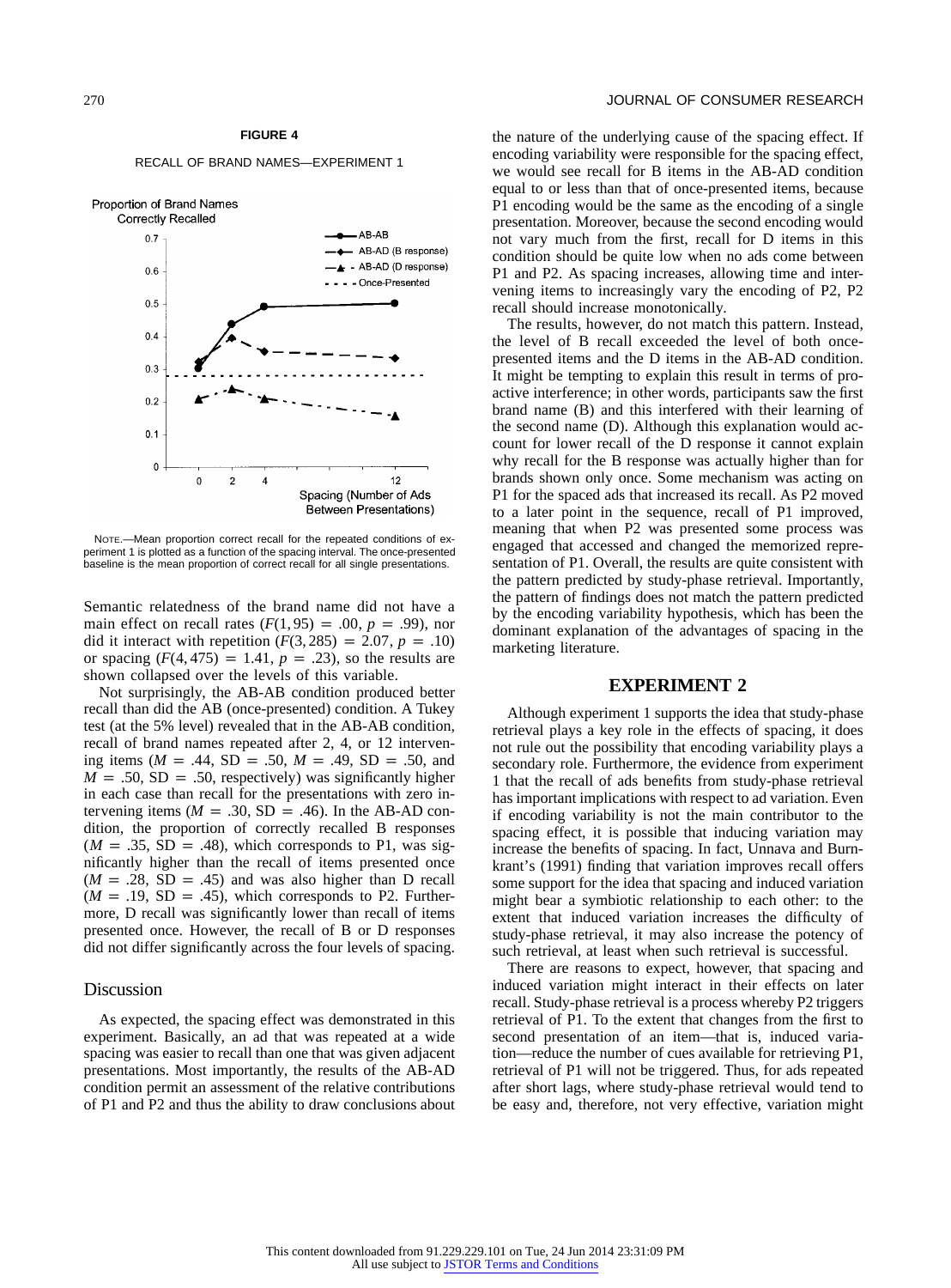## **EXAMINING THE SPACING EFFECT** 271

not only have benefits in its own right but also increase the difficulty of retrieving the first ad and, hence, the benefits of such study-phase retrieval. When ads are repeated after longer lags, on the other hand, variation may prevent the repetition from triggering reference to P1 and hence the benefits of its retrieval.

Predictions can be made based on two assumptions: either (1) that the effects of spacing and induced variation are cumulative or (2) that the benefits of spacing and induced variation interact as suggested above. Experiment 2 was designed to test these competing predictions. In order to include a spacing interval long enough to make it probable that a repeated ad, in a changed format, would not induce a retrieval of the first ad, experiment 2 used two booklets, studied 8 min. apart, with some ads repeated in both booklets.

## Method

*Participants.* Seventy-four undergraduates from introductory psychology courses at a large West Coast university participated as partial fulfillment of course requirements.

*Design.* The design was similar to that of experiment 1, with a few key differences. First, only one brand name (not two) appeared for any given target product. The AB-AD condition was replaced with an AB-AB condition in which two variations of an ad were shown for the same product. Second, all brand names in experiment 2 were semantically unrelated to the product advertised. Third, ads were repeated both between and within booklets.

These changes resulted in an experimental design in which repetition, variation, and spacing were manipulated within subjects. Repetition was manipulated by showing a participant an ad for a given product once or twice. Variation was manipulated within the repeated-ad conditions: the second ad shown for a product was either identical to, or a variation of, the first ad. For the repeated ads, the two presentations of a given ad were separated by 0, 2, or 4 intervening ads within a booklet, or 10 min. between booklets. Specific item and order effects were counterbalanced using four  $12 \times 12$  Latin squares so that every ad appeared in every condition and in every position across participants.

*Materials.* Forty-eight different sequences of ads were presented in two 12-page booklets. The products were identical to those in experiment 1. The brand names were held constant for each product, but the ads were varied, appearing in two possible layouts to allow for the manipulation of variation. Layout A was identical to that used for all ads in experiment 1. Layout B presented the same brand name, features, and slogan, but with different fonts and pictures. To eliminate order effects, layout A occurred first for half of the ad repetitions in the variation condition, and layout B occurred first for the other half. Half the ads that were repeated exactly or shown only once appeared in layout A; the rest appeared in layout B.

*Procedure.* The ads were presented in two separate

booklets. Participants were given 10 sec. to study each ad, and a taped prompt alerted each participant when to turn to the next ad. For the second part of the study phase, participants were asked to recall their teachers from kindergarten through twelfth grade as an 8 min. filler task. The participants were then given a second booklet of ads and asked to follow the same procedure as for the first booklet. After completing the second booklet, participants were given five difficult mazes to solve as a 5 min. distracter task. Finally, they completed a cued recall test of the brand names of the products presented in both booklets. On this test the cue consisted of the product type (e.g., camera or stapler) and slogan rather than the picture and slogan as in experiment 1 (a change motivated by the fact that two different pictures were shown in the varied-ads condition).

## Results and Discussion

The data were analyzed using a within-subjects analysis of variance. The proportion of participants that could recall brand names on the final test is plotted in figure 5 as a function of presentation condition. The level of recall for pairs of ads presented in the first booklet did not differ significantly from recall of those presented in the second

#### **FIGURE 5**

#### RECALL OF BRAND NAMES—EXPERIMENT 2



NOTE.—Mean proportion correct recall for the repeated conditions of experiment 2 is plotted as a function of the spacing interval. The once-presented baseline is the mean proportion of correct recall for all single presentations. The x-axis shows the spacing interval.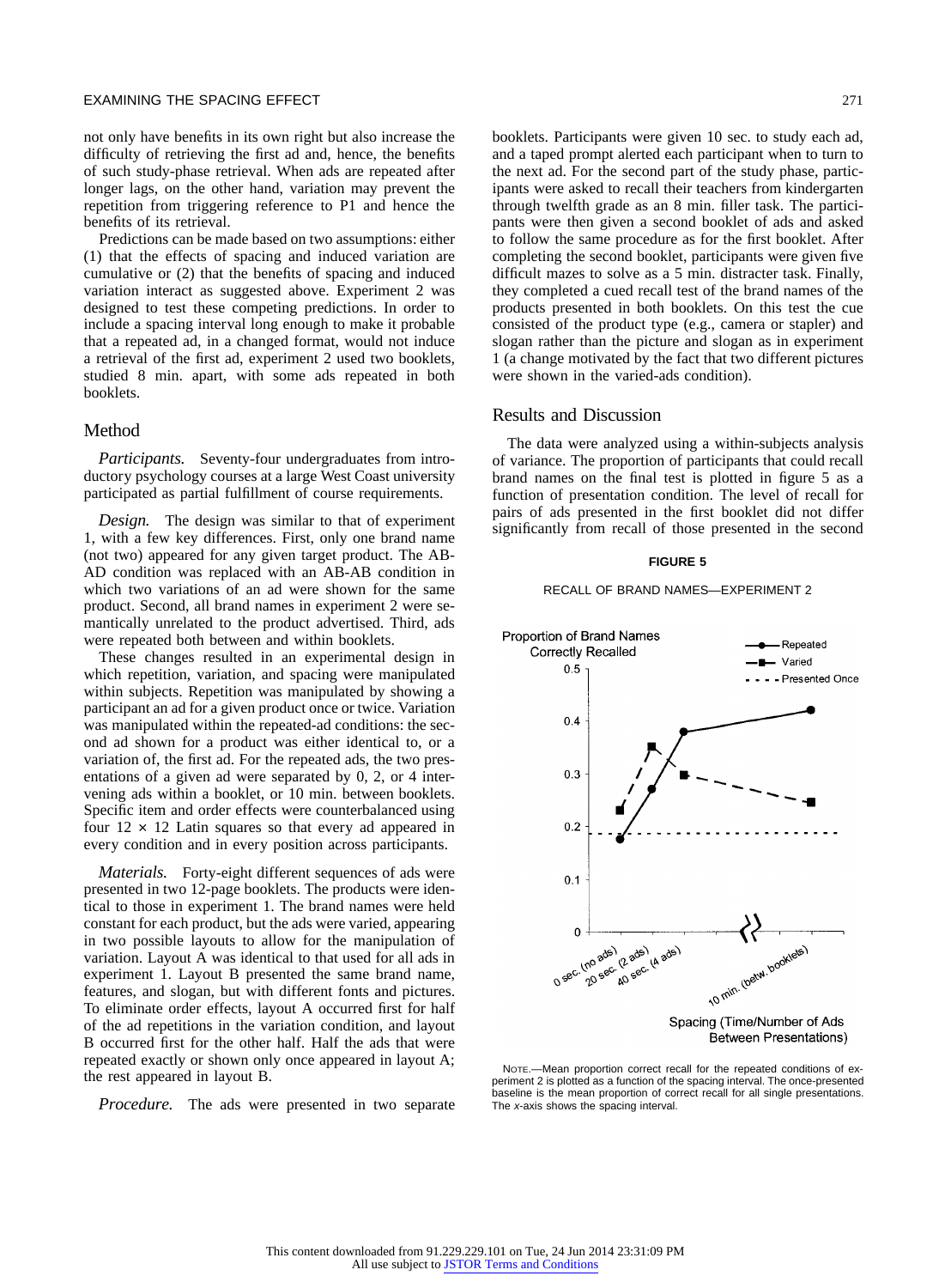booklets  $(F(1, 73) = .00, p = .97)$ , so the results for the within-booklet conditions are shown collapsed over booklet.

Overall, there was a significant main effect of spacing: spaced repetitions were remembered better than ads repeated back to back  $(F(3, 219) = 3.01, p < .05)$ . There was no significant main effect of variation of the ads  $(F(1, 73)) =$ .55,  $p = .46$ , but, importantly, the interaction between spacing and variation was significant  $(F(3, 218) = 2.91$ ,  $p < .05$ ). Varied repetitions produced better recall than did exact repetitions at the short spacing intervals, but exact repetitions produced better recall at the longer betweenbooklet interval. This pattern is consistent with the idea that recall can suffer if variation across ads prevents reference to a prior ad and, hence, impedes study-phase retrieval.

## **EXPERIMENT 3**

The critical assumption underlying the explanation of the interaction between variation and spacing that was observed in experiment 2 is that variation, given a long enough spacing interval, decreases the likelihood that a repetition cues recovery of the first presentation. Experiment 2 was not designed, however, to provide a direct measure of the influence of variation on the extent to which an ad repeated in booklet 2 was recognized as a product advertised in booklet 1. Experiment 3 was carried out to provide direct evidence relevant to the influence of variation on recognition—and, hence, the possibility of study-phase retrieval during booklet 2.

# Method

*Participants.* Seventy-four undergraduates from introductory psychology courses at a large West Coast university participated as partial fulfillment of course requirements.

*Design, Materials, and Procedure.* The design and materials were identical to those used in experiment 2. The participants followed a procedure identical to that of experiment 2 until they reached the second ad in the second booklet. For half of the participants the ad in question was a variation of an ad they had seen in the first booklet; for the rest, it was an exact repetition. At this point the procedure was interrupted and the participants were asked if they had seen an ad for the same product in the first booklet. If they answered yes, they were then asked whether the ad they saw earlier had the same brand name. Although, in fact, the brand name for a given product was always the same in both ads, the question was included as a means of detecting uncertainly or confusion on the participants' part that might arise from difficulty retrieving details of the earlier presentation in booklet 1.

## Results and Discussion

All of the participants in the exact-repetition condition reported seeing an ad for the same product in the earlier booklet, whereas only about half (47%) of the participants in the varied-repetition conditions reported seeing such an ad earlier ( $\chi^2$  = 10.90, *p* < .01). Of the participants who reported seeing an ad for the product before, only 20% of those in the exact-repetition condition believed the first ad was for a different brand, whereas 57% of those in the varied ad condition thought it was for a different brand  $(x^2 =$ 3.04,  $p = .08$ ).

To check whether the false-positive rate was sufficient to explain these results, five additional participants followed the exact same procedures but were shown a new ad, rather than a repeated ad, as the second ad in the second booklet. None of these participants reported seeing an ad for the same product during the experiment. In total, then, experiment 3 results are entirely consistent with the notion that an exact repetition of an ad is easy to detect after a 10 min. interval, but 10 min. is long enough for participants to have difficulty recognizing a varied repetition as a repetition.

# **EXPERIMENT 4**

Experiment 2 suggests that exactly repeated ads are better recalled than varied ads when the lag between two presentations is of a moderate length. Experiment 3 provides evidence that participants have greater difficulty retrieving varied ads than retrieving exactly repeated ads at P2 when P2 occurs at a 10 min. lag. Although these two experiments provide support for the importance of study-phase retrieval in producing the spacing effect, they do not rule out the possibility that encoding variability could function to improve recall still further. It is possible that the visual variation of the ad layout exceeded the level of variation that might be most effective, in essence exceeding the boundary conditions within which encoding variability would be most beneficial. Perhaps a more subtle variation manipulation would uncover a benefit of encoding variability on recall. Experiment 4 was designed to explore this question in the context of a variation in presentation medium across repeated ads for a given product. Digital presentation of ads on a computer was chosen as the second medium for this experiment.

If encoding variability is partly due to a change in cognitive environment, then showing ads in two different media should alter participants' mental set when the second ad is presented, encouraging a more varied encoding of exactly repeated ads. This variation is more subtle than that induced by changing the ad layout and should not exceed the limits within which encoding variability might improve recall. If such contextual variation improves encoding, we might expect to see the best recall for exactly repeated ads shown in two different media, followed by recall of exactly repeated ads shown in the same media. Furthermore, we might expect this added level of variation to lower recall of ads shown in varied executions across two media when compared to varied ads presented twice in the same medium. If, however, this contextual variation has no effect on recall, it would be additional evidence that study-phase retrieval, not encoding variability, is the principal mechanism behind the spacing effect.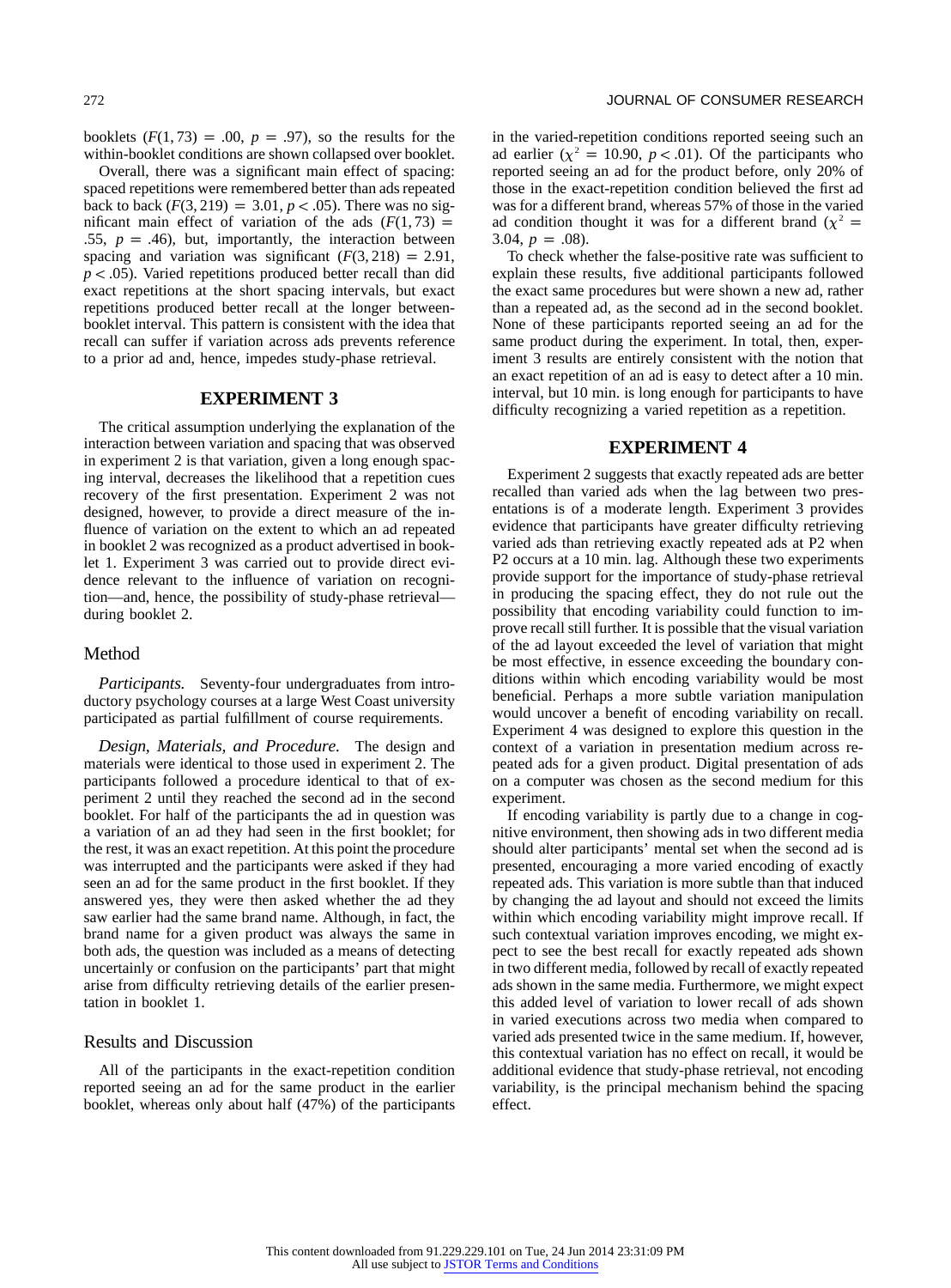## **EXAMINING THE SPACING EFFECT** 273

In an effort to generalize our findings from the first three experiments we also added an additional dependent variable: recognition. Recognition is an easier task than cued recall because the cue in recognition is the stimulus itself. Participants can base their answers on an overall judgment of familiarity, without the need to recover episodic information about a prior presentation. Increased spacing should increase recognition for brand names due to retrieval at the time the second presentation. Although variation may disrupt this retrieval, the encoding variability induced by variation may increase familiarity judgments of the brands, thus bringing recognition levels for varied presentations up to the levels of recognition for ads that are exactly repeated at longer lags. For ads repeated at shorter lags we would expect recognition results to match the pattern of recall results with varied ads enjoying an advantage.

## Method

*Participants.* Ninety-six undergraduates from an introductory marketing course at a large West Coast university participated as partial fulfillment of course requirements.

*Design.* The design was identical to that used in experiment 2 with the addition of a variable: presentation medium. Participants were assigned randomly to the four modality groups (booklets, computer presentation, or a combination). Thus, repetition, variation, and spacing were manipulated within subjects (in a manner identical to that used in experiment 2), and presentation medium was manipulated between subjects. Specific item and order effects were counterbalanced using two  $12 \times 12$  Latin squares so that each of the 12 target ads appeared in every condition and in every position across participants.

*Materials and Procedure.* A different sequence of ads was presented to participants in four possible combinations of media: two 12-page booklets, a 12-page booklet followed by a corresponding sequence on a computer screen, the computer sequence followed by the booklet, and two sequences, one after the other, on a computer. The ads were identical to those in experiment 2. Experiment 4 followed the same procedure as experiment 2 except for the difference in presentation modality. In addition to the cued recall test administered in experiment 2, participants also received a recognition test that consisted of yes/no recognition questions and included the 12 target brand names in addition to six foils that had never been presented.

## Results and Discussion

*Recall Results.* The recognition and recall data were analyzed with separate mixed analyses of variance. The proportion of correctly recalled brands on the final test is plotted in figure 6 as a function of spacing. The level of recall for ads presented on the computer did not differ significantly from recall of those presented in booklets or those presented in both media  $(F(3, 725) = 1.20, p = .31)$ , nor did medium

## **FIGURE 6**

#### RECALL OF BRAND NAMES—EXPERIMENT 4

Proportion of Brand Names



Spacing (Time/Number of Ads **Between Presentations)** 

NOTE.—Mean proportion correct recall for the repeated conditions of experiment 4 is plotted as a function of the spacing interval. The once-presented baseline is the mean proportion of correct recall for all single presentations. The x-axis shows the spacing interval.

interact with spacing  $(F(9, 725) = 1.07, p = .38)$  or variation  $(F(3, 725) = 1.32, p = .27)$ , so the results are shown collapsed across medium.

Overall, there was a significant main effect of spacing: spaced ads were recalled better than ads shown close together  $(F(3, 380) = 4.11, p < .01)$ . There was no significant main effect of variation  $(F(1, 190) = .34, p = .56)$ , but, as in experiment 2, the interaction between spacing and variation was significant  $(F(3, 190) = 6.96, p < .001)$ . Varied repetitions produced better recall than did exact repetitions at the short spacing intervals, but exact repetitions produced better recall at the longer between-phase interval. This pattern replicates experiment 2 results and suggests that recall can suffer if variation across ads prevents study-phase retrieval.

An additional analysis comparing recall of ads repeated at a 10 min. lag across different media (computer-booklet and booklet-computer,  $M = .36$  to recall of ads repeated in the same medium (booklet-booklet and computer-computer,  $M = .36$  reveals no effect of mixing media on recall  $(F(1, 188) = .00, p = 1.00)$  nor any interaction between mixed media and variation  $(F(1, 188) = .09, p = .76)$ .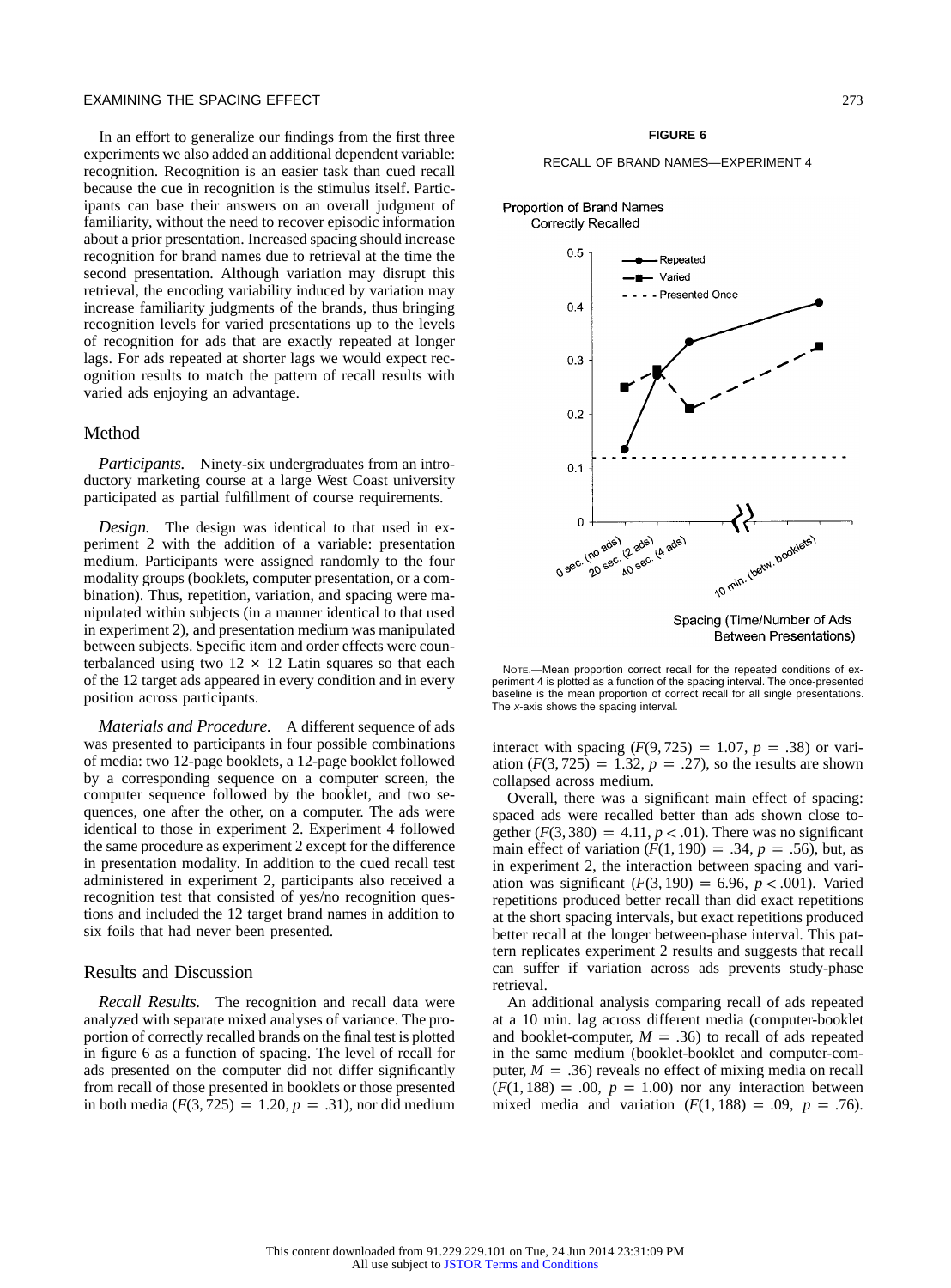These results do not suggest that a change in cognitive environment enhances the benefit of spacing on recall. However, they are consistent with the idea that study-phase retrieval processes lead to improved recall of spaced ads and that these processes are not disrupted nor enhanced by subtle changes to a person's cognitive environment.

*Recognition Results.* The proportion of correctly recognized brand names is plotted in figure 7 as a function of presentation condition. They show a different pattern from that of the recall data. The level of recognition for ads presented on the computer did not differ significantly from recognition of those presented in booklets or those presented in both media  $(F(3, 725) = 1.11, p = .34)$ , nor did medium interact with spacing  $(F(9, 725) = .64, p = .76)$  or variation  $(F(3, 725) = .94, p = .42)$ , so the results are shown collapsed across medium.

Overall, there was a significant main effect of spacing: spaced repetitions resulted in better recognition than did massed repetitions  $(F(3, 380) = 10.12, p < .0001)$ . There was no significant main effect of variation  $(F(1, 190) =$ 1.00,  $p = .32$ ), and, unlike the recall results, there was not an apparent interaction between spacing and variation,  $(F(3, 380) = .45, p = .72)$ . Unlike the recall results, there was no benefit to recognition of varied repetitions at the short spacing intervals, nor was there a benefit of exact repetitions at the longer between-phase interval.

An additional analysis comparing recognition of the ads repeated at a 10 min. delay across different media (computerbooklet or booklet-computer,  $M = .92$  to recognition of ads repeated in the same medium (booklet-booklet or computer-computer,  $M = .88$  reveals no effect of mixing media on recall  $(F(1, 188) = .22, p = .64)$  nor any interaction between mixed media and variation  $(F(1, 188) = 2.00, p =$ .16). These results do not support the idea that a change in cognitive environment enhances or detracts from the benefit of spacing on recognition.

Overall, the recognition test, not surprisingly, produced a higher level of performance than did the recall test. Furthermore, the benefit to recall created by variation of ads shown at shorter intervals is not found in recognition. Because recognition is an easier task, a more effortful encoding caused by a retrieval made more difficult due to variation may not provide as much benefit as it does in the more difficult cued recall task. Additionally, conditions of a cued recall test more closely match the process of study-phase retrieval than do the conditions of a recognition test. Thus, study-phase retrieval may serve as better practice for later retrieval than for later recognition. Finally, recognition is not harmed by variation in ads shown at longer intervals (across phases). Ad recognition is based on familiarity as well as the ability to retrieve episodic information about having seen an ad. Therefore, the failure of a second presentation to cue retrieval of an earlier presentation may be less harmful to recognition than it is to cued recall, which depends entirely on retrieval of information from memory.

#### **FIGURE 7**

## RECOGNITION OF BRAND NAMES—EXPERIMENT 4



Spacing (Time/Number of Ads **Between Presentations)** 

NOTE.—Mean proportion correct recognition for the repeated conditions of experiment 4 is plotted as a function of the spacing interval. The once-presented baseline is the mean proportion of correct recall for all single presentations. The false alarms are the mean proportion of not presented brand names that were falsely identified as having been shown in the experiment. The x-axis shows the spacing interval.

# **GENERAL DISCUSSION**

Several findings from the present research merit comment. First, the results of experiments 1, 2, and 4 constitute evidence that the benefits of spacing repetitions of advertising materials derive primarily from study-phase retrieval processes, not from encoding variability. Although encoding variability may be a factor in the later recall of advertisements, it cannot, by itself, account for these results.

A second important finding is that, across repetitions of advertisements for a given product, varying the format of an ad interacts with the spacing of repetitions in its effects on later recall. As demonstrated in experiments 2 and 4, variation helps at short spacing intervals, but hurts at long intervals. The most straightforward interpretation of these findings is that variation does help later recall but that variation can be counterproductive under conditions where such an ad variation fails to cue the retrieval of an earlier ad. Apparently, even the 10 min. lag between ads in experiments 2 and 4 was enough, in the varied-repetition condition, to decrease the frequency of study-phase retrieval at the time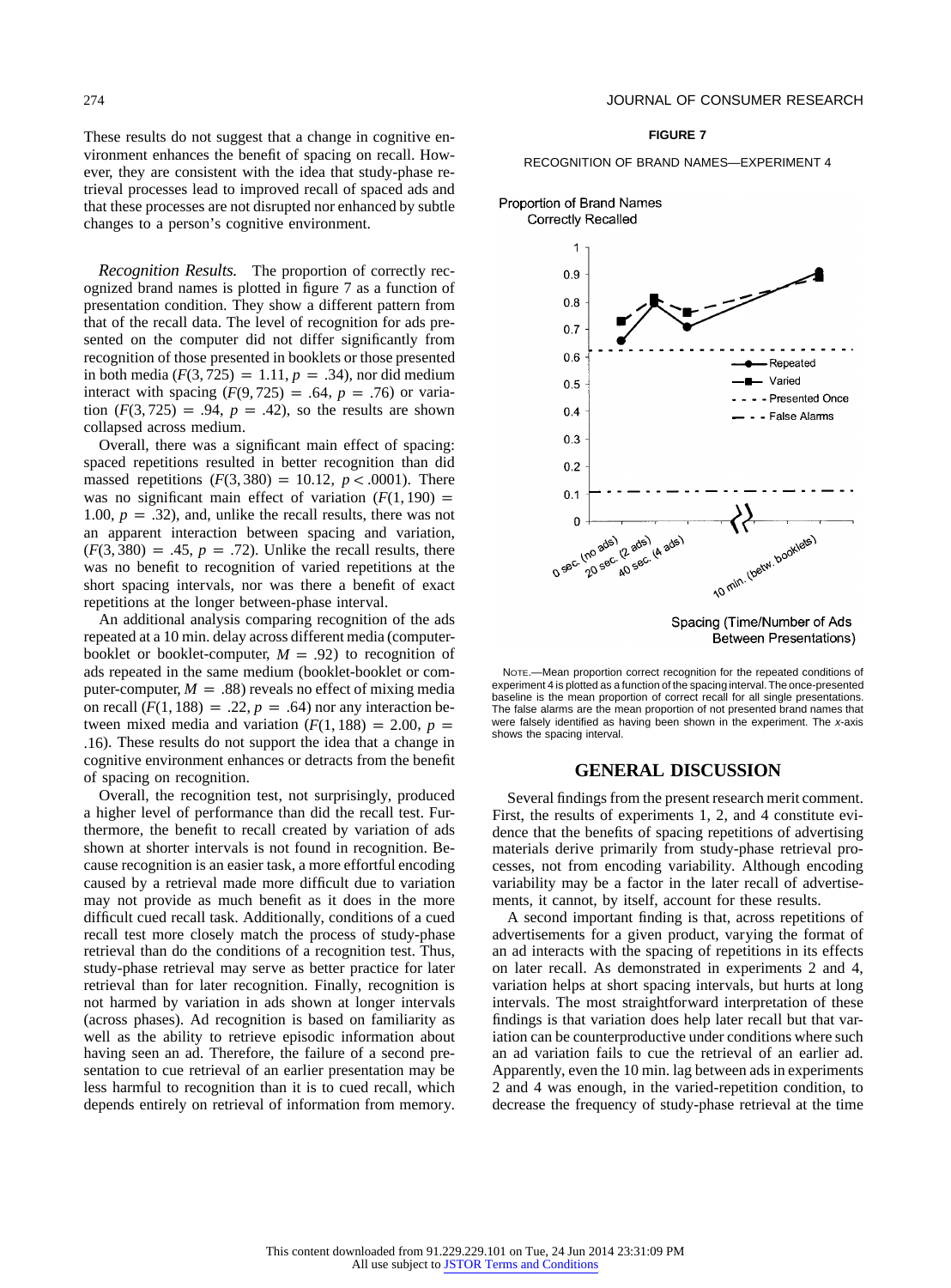## **EXAMINING THE SPACING EFFECT EXAMINING** THE SPACING EFFECT

of the second presentation, resulting in poorer recall of items in that condition than in the exact-repetition condition. Importantly, the results of experiment 3 confirm that participants were indeed less able to recognize varied ads as repetitions in the 10 min. delay condition. Up to a point, variation can make study-phase retrieval more effective by making it more difficult and involved—and, hence, more effective in supporting subsequent recall. For study-phase retrieval to be effective, however, retrieval must be possible, if effortful. At the point that induced variation results in a failure of retrieval, it becomes counterproductive.

A third finding is that recognition may not suffer from variation as does cued recall. Experiment 4 shows that, contrary to recall results, recognition levels of varied ads shown at moderate lags are comparable to recognition levels of exactly repeated ads shown at the same lags. It is possible that a variable encoding increased the familiarity of brand names, thus aiding recognition, even though it disrupted study-phase retrieval for a certain percentage of ads shown.

These experiments all focused on short or moderate time lags between ad presentations. These lags are consistent with the presentation pattern of ads that a person would encounter when reading through a fashion magazine, browsing an Internet site or waiting for a movie to start. However, this work does not address ad repetitions shown at longer lags, such as would occur in television advertising. It is possible that cognitive mechanisms for encoding ads would operate differently in environments where smaller groups of ads are shown over longer periods of time. Although the pattern of memory effects is remarkably similar at different time scales (Bahrick et al. 1993; Peterson and Peterson 1959), the generality of the present results need to be verified for other temporal intervals.

Another important area for further exploration pertains to the effects of encoding variability and study-phase retrieval on memory for ads shown multiple times or ads touting products for which a robust memory representation already exists (as opposed to new products). It may be that studyphase retrieval and encoding variability play different roles in the initial stages of learning than they do later on. As the number of ads shown or prior product knowledge increases, induced variability may become more important for additional learning because retrieval of prior ads is easier.

The present research, by providing evidence for the role of study-phase retrieval in the spacing effect and by demonstrating that variation can hurt recall under certain circumstances, is a significant step in understanding the cognitive mechanisms behind the benefits of spacing to-be-learned material. It is important to mention, too, that the study-phase retrieval idea can help make sense of past research on the spacing effect that seems contradictory. Schumann, Petty, and Clemons (1990) compared recall of varied and identically repeated ads and found virtually no differences in recall of varied compared to identically repeated ads. Unnava and Burnkrant (1991), in contrast, found recall of varied ads to be higher than recall of identically repeated ads at a lag of nine intervening ads. Based on the results of experiments 2 and 4 in this article, such a lag is not likely to disrupt retrieval processes and in fact may be an optimal point in terms of combining the benefits of studyphase retrieval and encoding variability. In Schumann et al.'s research, an ad was shown four or eight times (depending on condition), which may have reduced the benefit of retrieving prior exposures from memory (as the retrieval process became easier). Conversely, easier retrieval would mean that variations would more likely be retrieved after the second or third exposure, thus bringing recall rates to similar levels in the two conditions. However, neither study used more than one ad and neither varied the spacing of exposures.

# **CONCLUDING COMMENT**

The dynamics of human memory are complex, multifaceted, and quite unlike the dynamics of man-made memory devices, such as a videotape recorder or a computer's hard drive. They are only now becoming understood. Research on metacognitive processes has demonstrated that the mental model humans have of how their own memories work is often oversimplified and sometimes altogether incorrect (see, e.g., Bjork 1999). To optimize the effectiveness of advertising, therefore, may require overcoming, not drawing on, our common sense and intuition.

[*Dawn Iacobucci served as editor and Joseph Priester served as associate editor for this article.*]

# **REFERENCES**

- Bahrick, Harry P., Lorraine E. Bahrick, Audrey S. Bahrick, and Phyllis E. Bahrick (1993), "Maintenance of Foreign Language Vocabulary and the Spacing Effect," *Psychological Science,* 4 (5), 316–21.
	- Bjork, Robert A. (1975), "Retrieval as a Memory Modifier," in *Information Processing and Cognition: The Loyola Symposium,* ed. Michael M. Gruneberg, Peter E. Morris, and Robert N. Sykes, London: Wiley, 396–401.
	- (1988), "Retrieval Practice and the Maintenance of Knowledge," in *Practical Aspects of Memory II*, ed. Robert L. Solso, Hillsdale, NJ: Erlbaum, 123–44.
	- ——— (1999), "Assessing Our Own Competence: Heuristics and Illusions," in *Attention and Performance XVII: Cognitive Regulation of Performance; Interaction of Theory and Application*, ed. Daniel Gopher and Asher Koriat, Cambridge, MA: MIT Press, 435–59.
	- Bower, Gordon H. (1972), "Stimulus-Sampling Theory of Encoding Variability," *Coding Process in Human Memory*, ed. Arthur W. Martin and Edwin Martin, Washington, DC: Winston, 85–123.
	- Burnkrant, Robert E. and Hanumantha R. Unnava, (1987), "Effects of Variation in Message Execution on the Learning of Repeated Brand Information," in *Advances in Consumer Research*, Vol. 14, ed. Melanie Wallendorf and Paul Anderson, Provo, UT: Association for Consumer Research, 173–76.
	- Crowder, Robert G. (1976), *Principles of Learning and Memory*, Hillsdale, NJ: Erlbaum.
	- D'Agostino, Paul R. and Paula DeRemer (1973), "Repetition Ef-